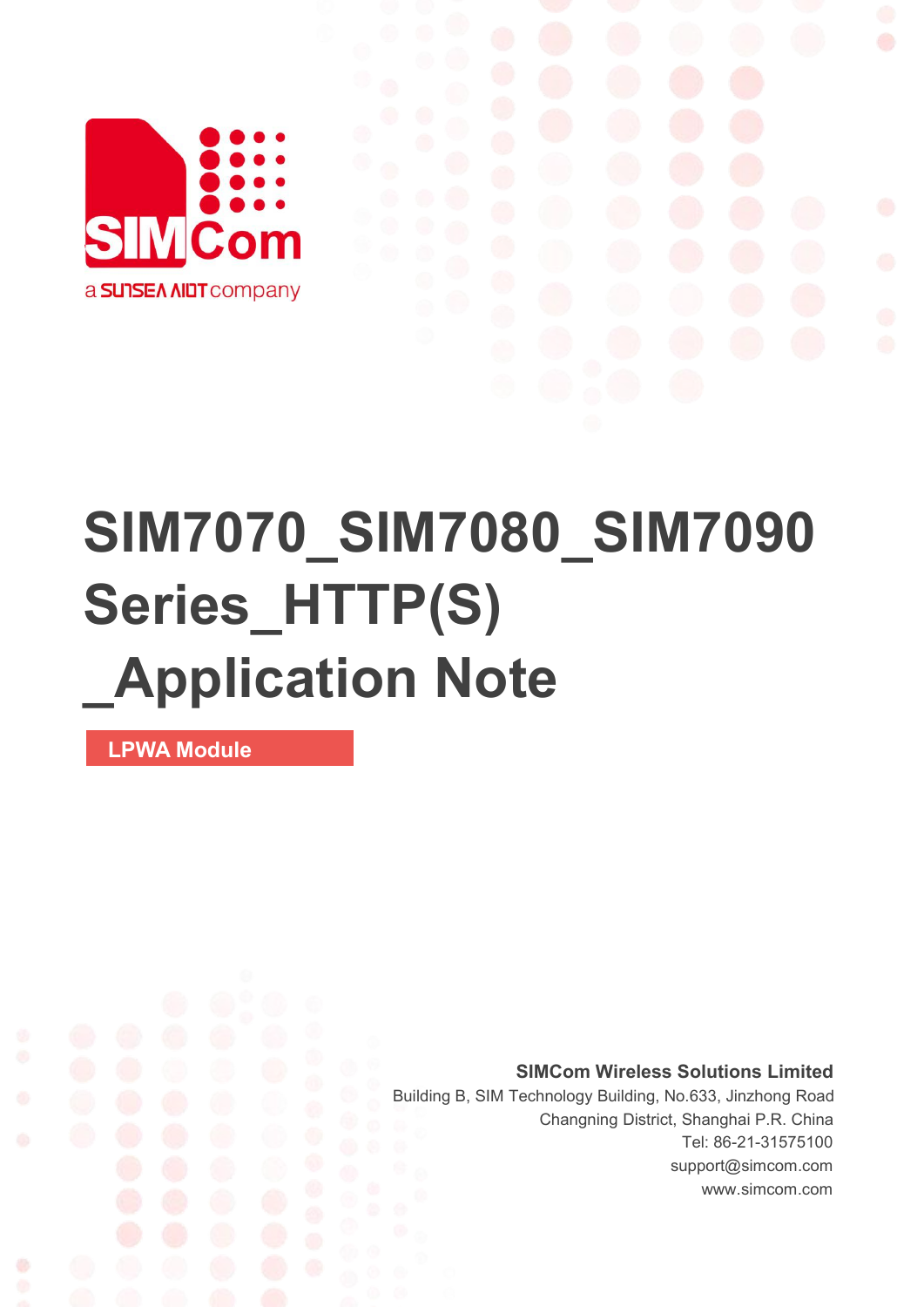

| <b>Document Title:</b> | SIM7090 Series HTTP(S) |  |
|------------------------|------------------------|--|
|                        |                        |  |
|                        |                        |  |
|                        |                        |  |

#### **GENERAL NOTES**

SIMCOM OFFERS THIS INFORMATION AS A SERVICE TO ITS CUSTOMERS. TO SUPPORT APPLICATION AND ENGINEERING EFFORTS THAT USE THE PRODUCTS DESIGNED BY SIMCOM. THE INFORMATION PROVIDED IS BASED UPON REQUIREMENTS SPECIFICALLY PROVIDED TO SIMCOM BY THE CUSTOMERS. SIMCOM HAS NOT UNDERTAKEN ANY INDEPENDENT SEARCH FOR ADDITIONAL RELEVANT INFORMATION, INCLUDING ANY INFORMATION THAT MAY BE IN THE CUSTOMER'S POSSESSION. FURTHERMORE, SYSTEM VALIDATION OF THIS PRODUCT DESIGNED BY SIMCOM WITHIN A LARGER ELECTRONIC SYSTEM REMAINS THE RESPONSIBILITY OF THE CUSTOMER OR THE CUSTOMER'S SYSTEM INTEGRATOR. ALL SPECIFICATIONS SUPPLIED HEREIN ARE SUBJECT TO CHANGE.

#### **COPYRIGHT**

THIS DOCUMENT CONTAINS PROPRIETARY TECHNICAL INFORMATION WHICH IS THE PROPERTY OF SIMCOM WIRELESS SOLUTIONS LIMITED COPYING, TO OTHERS AND USING THIS DOCUMENT, ARE FORBIDDEN WITHOUT EXPRESS AUTHORITY BY SIMCOM. OFFENDERS ARE LIABLE TO THE PAYMENT OF INDEMNIFICATIONS. ALL RIGHTS RESERVED BY SIMCOM IN THE PROPRIETARY TECHNICAL INFORMATION , INCLUDING BUT NOT LIMITED TO REGISTRATION GRANTING OF A PATENT , A UTILITY MODEL OR DESIGN. ALL SPECIFICATION SUPPLIED HEREIN ARE SUBJECT TO CHANGE WITHOUT NOTICE AT ANY TIME.

#### **SIMCom Wireless Solutions Limited**

Building B, SIM Technology Building, No.633 Jinzhong Road, Changning District, Shanghai P.R. China Tel: +86 21 31575100

Email: [simcom@simcom.com](mailto:simcom@simcom.com)

#### **For more information, please visit:**

<https://www.simcom.com/download/list-863-en.html>

**For technical support, or to report documentation errors, please visit:** https://www.simcom.com/ask/ or email to: [support@simcom.com](mailto:support@simcom.com)

*Copyright © 2020 SIMCom Wireless Solutions Limited All Rights Reserved.*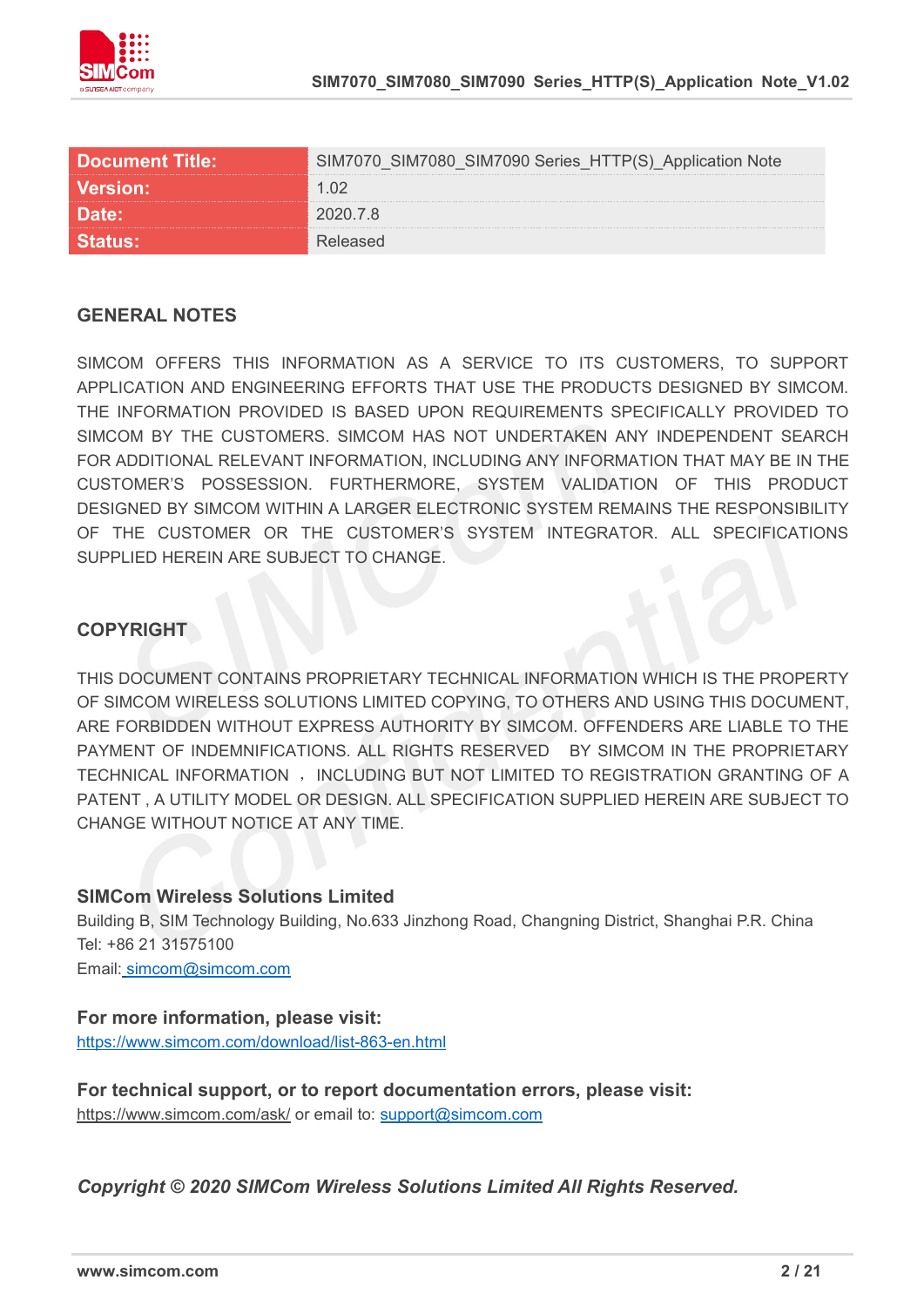

### <span id="page-2-0"></span>**About Document**

#### <span id="page-2-1"></span>**Version History**

| <b>Version Date</b> | wner                     | What is new                              |
|---------------------|--------------------------|------------------------------------------|
|                     | 2019.9.16 Jiangting.Ding | First Release                            |
|                     |                          | 2019.11.7 Jiangting.Ding Change AT+SHBOD |
|                     |                          |                                          |

#### <span id="page-2-2"></span>**Scope**

#### **This document applies to the following products**

|                                 |               |                 | 'Comments |
|---------------------------------|---------------|-----------------|-----------|
| SIM7080G                        | AT-M/NB       | $17.6*15.7*2.3$ |           |
| SIM7070G/SIM7070E CAT-M/NB/GPRS |               | $24*24*24$      |           |
| <b>SIM7070G-NG</b>              | <b>RIGPRS</b> | 24*24*24        |           |
| SIMZN90G                        | :AT-M/NR      | $14.8*12.8*2.0$ |           |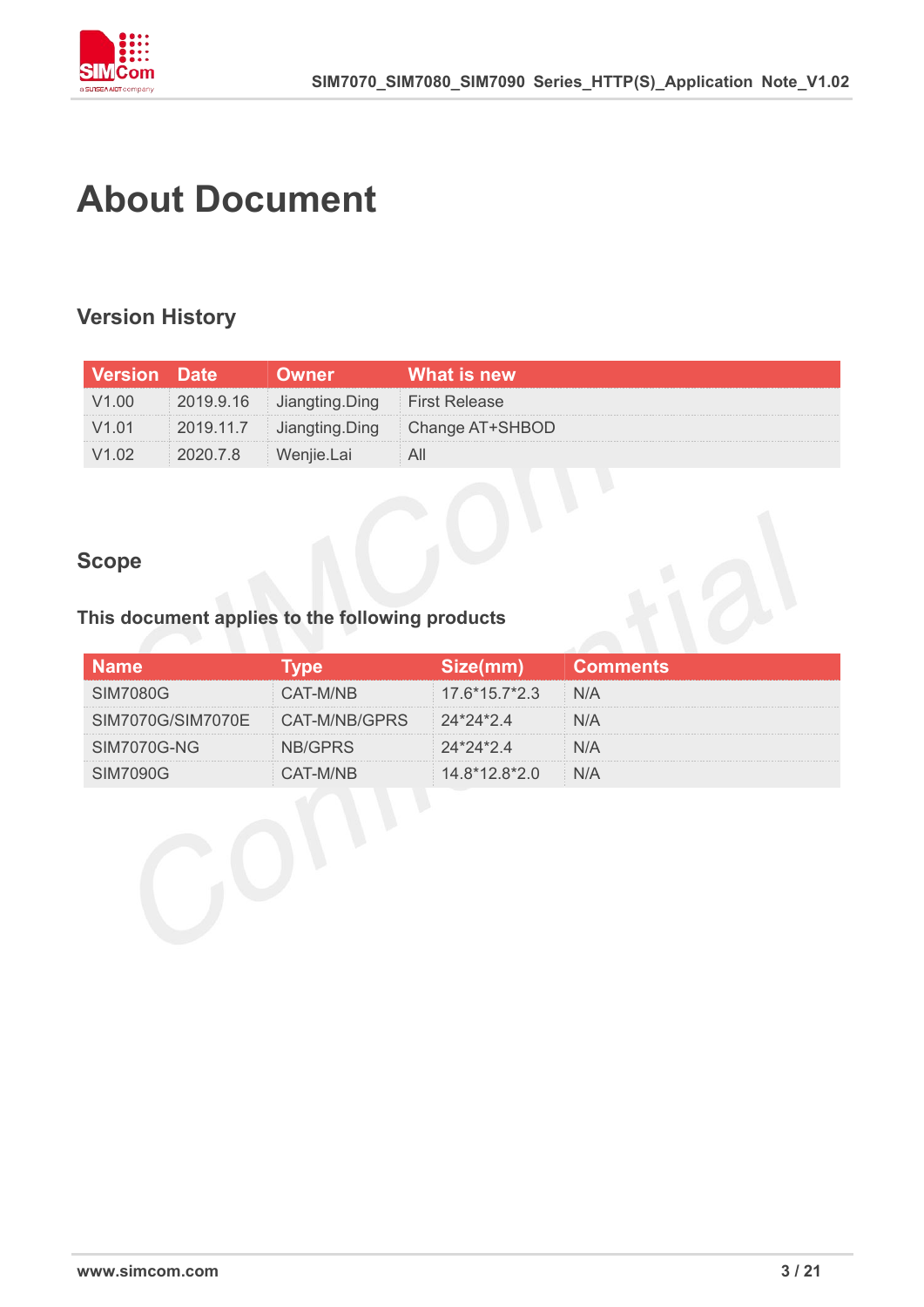

### <span id="page-3-0"></span>**Contents**

| 1              |     |       |  |
|----------------|-----|-------|--|
|                | 1.1 |       |  |
|                | 1.2 |       |  |
|                | 1.3 |       |  |
| $\overline{2}$ |     |       |  |
|                | 2.1 |       |  |
|                | 2.2 |       |  |
| 3              |     |       |  |
| 4              |     |       |  |
|                | 4.1 |       |  |
|                | 4.2 |       |  |
| 5              |     |       |  |
|                | 5.1 |       |  |
|                |     | 5.1.1 |  |
|                |     | 5.1.2 |  |
|                | 5.2 |       |  |
|                |     | 5.2.1 |  |
|                |     | 5.2.2 |  |
|                |     | 5.2.3 |  |
|                |     |       |  |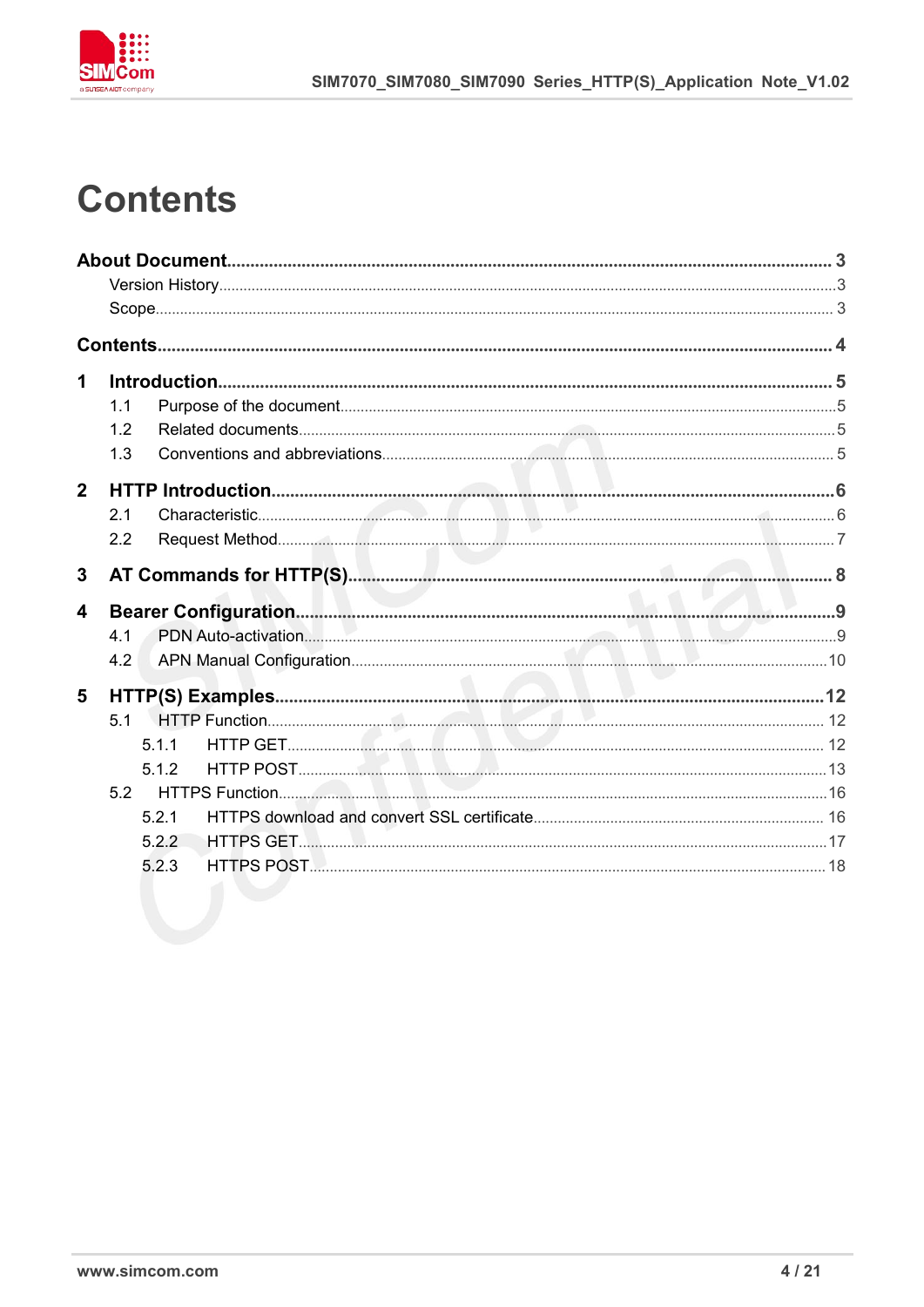

### <span id="page-4-0"></span>**1 Introduction**

#### <span id="page-4-1"></span>**1.1 Purpose of the document**

Based on module AT command manual, this document will introduce HTTP(S) application process.

Developers could understand and develop application quickly and efficiently based on this document.

#### <span id="page-4-2"></span>**1.2 Related documents**

[1] SIM7070\_SIM7080\_SIM7090 Series\_AT Command Manual [2] SIM7070\_SIM7080\_SIM7090 Series\_SSL\_Application Note [3] RFC2616

#### <span id="page-4-3"></span>**1.3 Conventions and abbreviations**

In this document, the GSM engines are referred to as following term:

- ME (Mobile Equipment);
- MS (Mobile Station);
- TA (Terminal Adapter);
- DCE (Data Communication Equipment) or facsimile DCE (FAX modem, FAX board);

In application, controlling device controls the GSM engine by sending AT Command via its serial interface. The controlling device at the other end of the serial line is referred to as following term:

- **TE** (Terminal Equipment);
- DTE (Data Terminal Equipment) or plainly "the application" which is running on an embedded system;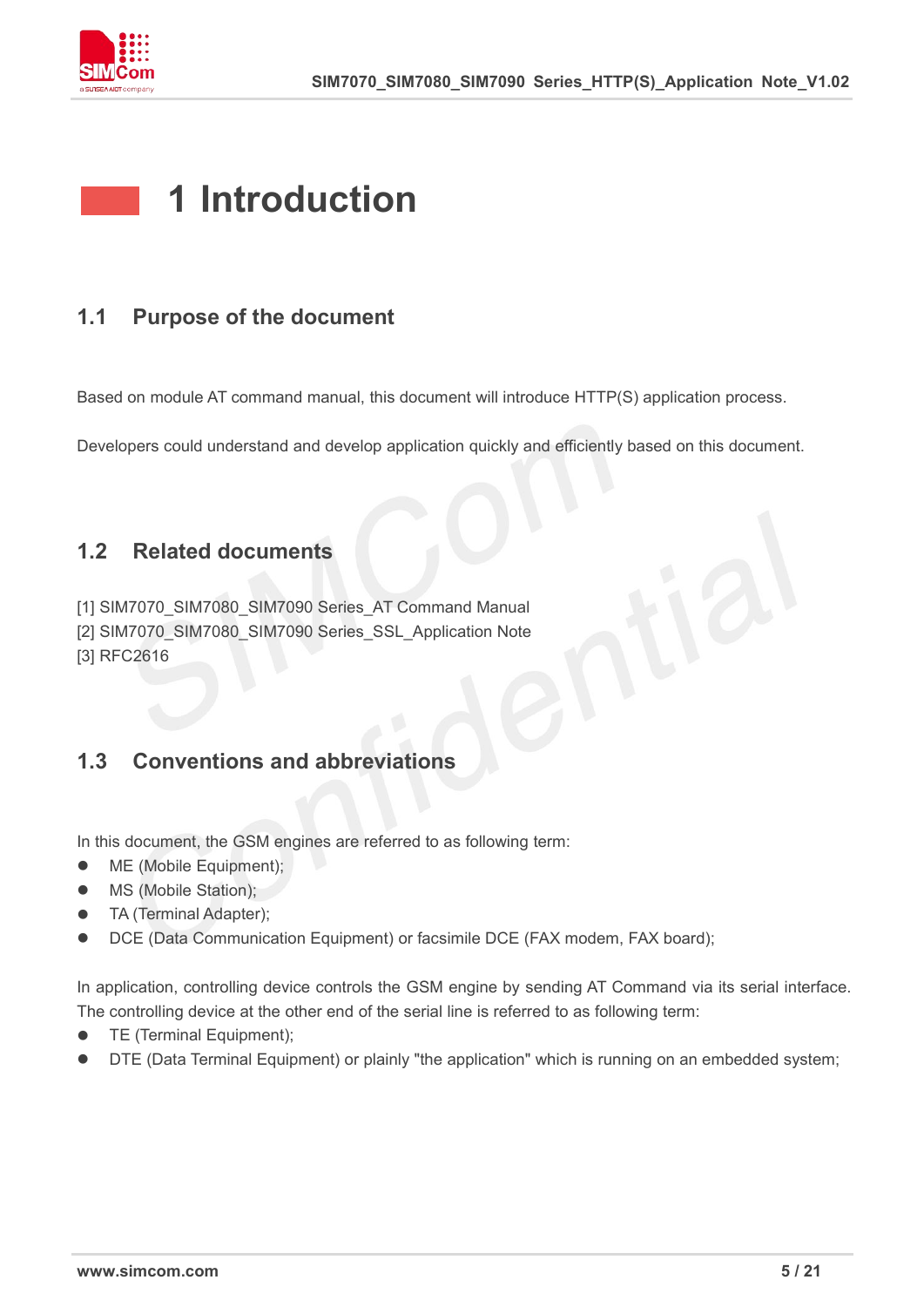

### <span id="page-5-0"></span>**2 HTTP Introduction**

HTTP (HyperText Transfer Protocol) is an application layer protocol. When you browse a web page, the browser and the web server will send and receive data on the Internet through the HTTP protocol. HTTP is a stateless protocol based on request and response patterns. That is what we usually call Request/Response.

#### <span id="page-5-1"></span>**2.1 Characteristic**

#### **Support client/server mode;**

#### **Simple and fast**

When a client requests a service from a server, it only needs to pass the request method and path. Because the HTTP protocol is simple, the program size of the HTTP server is small, and the communication speed is fast.

#### **Flexible**

HTTP allows the transfer of any type of data object. The type being transferred is marked by Content-Type.

#### **No connection**

No connection means limiting the processing of only one request per link. After the server processes the client's request and receives the customer's response, the server disconnects the link. This way, the transmission time can be saved.

#### **Stateless**

The HTTP protocol is a stateless protocol. Stateless means that the protocol has no memory for transaction processing. A lack of state means that if subsequent processing requires the previous information, it must be retransmitted, which may result in an increase in the amount of data transferred per connection. On the other hand, it responds faster when the server does not need previous information.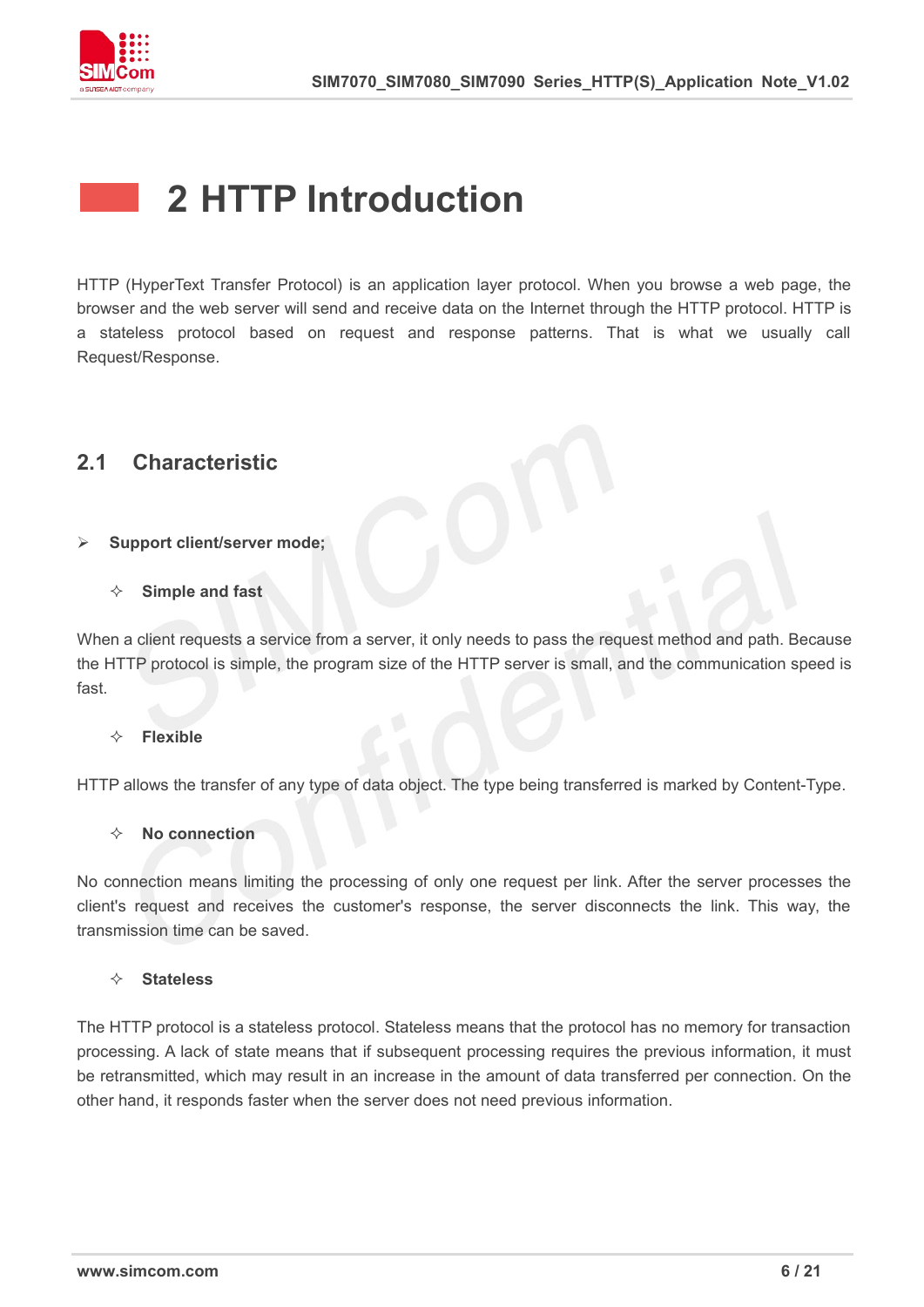

#### <span id="page-6-0"></span>**2.2 Request Method**

According to the HTTP standard, HTTP requests can use a variety of request methods.

HTTP 1.0 defines three request methods: the GET, POST, and HEAD methods.

HTTP1.1 adds six new request methods: OPTIONS, PUT, PATCH, DELETE, TRACE, and CONNECT methods.

| <b>No</b>     | <b>Method</b>  | <b>Description</b>                                                                                                                                                                                                                                                               |
|---------------|----------------|----------------------------------------------------------------------------------------------------------------------------------------------------------------------------------------------------------------------------------------------------------------------------------|
| 1             | <b>GET</b>     | Make a request to a specific resource.                                                                                                                                                                                                                                           |
| $\mathcal{P}$ | <b>HEAD</b>    | Ask the server for a response that is consistent with the GET request, except<br>that the response body will not be returned. This method can obtain the meta<br>information contained in the response message header without having to<br>transmit the entire response content. |
| 3             | <b>POST</b>    | Submit data to a specified resource for processing requests (such as submitting<br>a form or uploading a file). The data is included in the request body. POST<br>requests may result in the creation of new resources and/or modifications to<br>existing resources.            |
| 4             | <b>PUT</b>     | Uploads its latest content to a specified resource location.                                                                                                                                                                                                                     |
| 5             | <b>DELETE</b>  | Requests the server to delete the resource identified by the Request-URI.                                                                                                                                                                                                        |
| 6             | <b>CONNECT</b> | H The HTTP/1.1 protocol is reserved for proxy servers that can connect<br>connections to pipes.                                                                                                                                                                                  |
| 7             | <b>OPTIONS</b> | Returns the HTTP request method supported by the server for a particular<br>resource. You can also test the functionality of the server by sending a "*"<br>request to the web server.                                                                                           |
| 8             | <b>TRACE</b>   | Echoes requests received by the server, primarily for testing or diagnostics.                                                                                                                                                                                                    |
| 9             | <b>PATCH</b>   | It is a supplement to the PUT method for local updating of known resources.                                                                                                                                                                                                      |
|               |                |                                                                                                                                                                                                                                                                                  |

The SIM7070\_SIM7080\_SIM7090 Series supports several methods: GET, POST, PUT, PATCH and HEAD.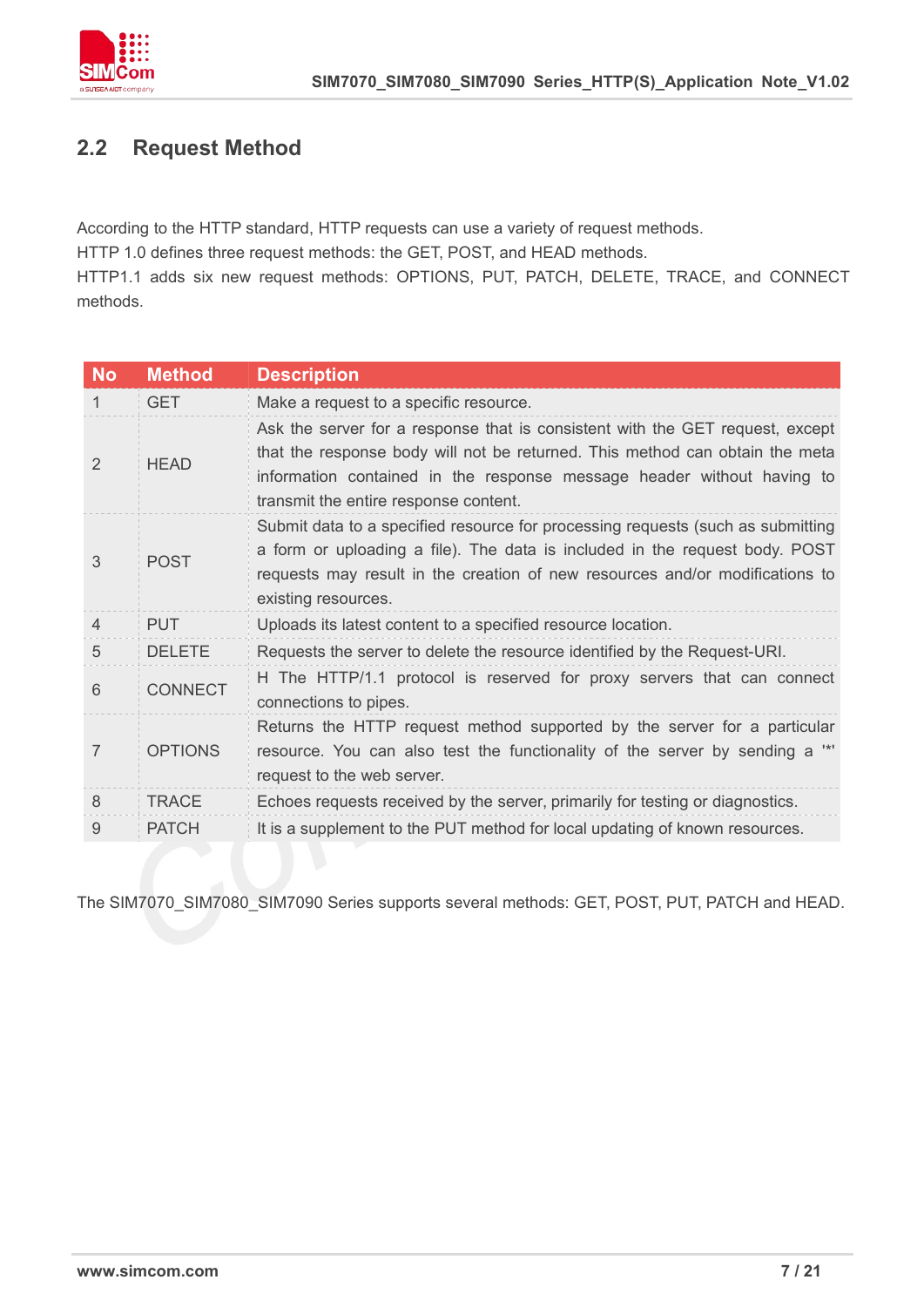

 $\sim 100$ 

### <span id="page-7-0"></span>**3 AT Commands for HTTP(S)**

| <b>Command</b>       | <b>Description</b>                               |
|----------------------|--------------------------------------------------|
| <b>AT+CSSLCFG</b>    | Configure SSL parameters of a context identifier |
| <b>AT+SHCONF</b>     | Set HTTP(S) Parameter                            |
| <b>AT+SHSSL</b>      | <b>Select SSL Configure</b>                      |
| <b>AT+SHCONN</b>     | HTTP(S) Connection                               |
| <b>AT+SHBOD</b>      | Set Body                                         |
| <b>AT+SHAHEAD</b>    | Add Head                                         |
| <b>AT+SHPARA</b>     | Set HTTP(S) Para                                 |
| <b>AT+SHCPARA</b>    | Clear HTTP(S) Para                               |
| <b>AT+SHCHEAD</b>    | Clear Head                                       |
| <b>AT+SHSTATE</b>    | Query HTTP(S) Connection Status                  |
| <b>AT+SHREQ</b>      | Set Request Type                                 |
| <b>AT+SHREAD</b>     | <b>Read Response Value</b>                       |
| <b>AT+SHDISC</b>     | Disconnect HTTP(S)                               |
| <b>AT+HTTPTOFS</b>   | Download file to ap file system                  |
| <b>AT+HTTPTOFSRL</b> | State of download file to ap file system         |

For detail information, please refer to "SIM7070\_SIM7080\_SIM7090 Series\_AT Command Manual".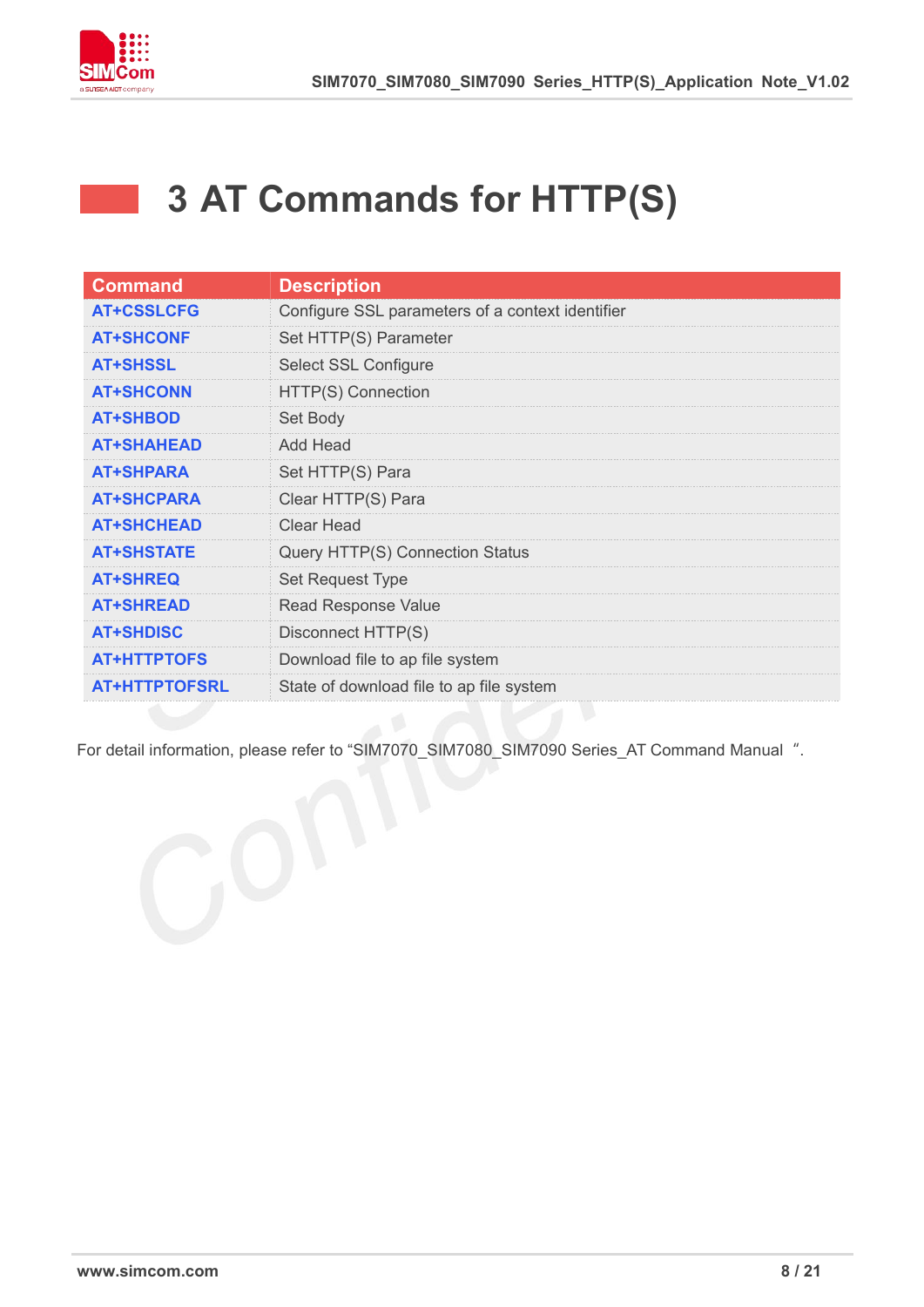

### <span id="page-8-0"></span>**4 Bearer Configuration**

Usually module will register PS service automatically.

#### <span id="page-8-1"></span>**4.1 PDN Auto-activation**

| //Example of PDN Auto-activation.        |                                                                                                              |
|------------------------------------------|--------------------------------------------------------------------------------------------------------------|
| <b>AT+CPIN?</b><br>+CPIN:READY           | //Check SIM card status                                                                                      |
| <b>OK</b><br><b>AT+CSQ</b><br>+CSQ: 20,0 | //Check RF signal                                                                                            |
| <b>OK</b><br>AT+CGATT?<br>+CGATT: 1      | //Check PS service. 1 indicates PS has attached.                                                             |
| <b>OK</b>                                |                                                                                                              |
| AT+COPS?                                 | //Query Network information, operator<br>and<br>network.                                                     |
| +COPS: 0,0,"CHN-CT",9                    | //Mode 9 means NB-IOT network.                                                                               |
| <b>OK</b>                                |                                                                                                              |
| <b>AT+CGNAPN</b>                         | //Query the APN delivered by the network after the<br>CAT-M or NB-IOT network is successfully<br>registered. |
| +CGNAPN: 1,"ctnb"                        | //"ctnb" is APN delivered by the CAT-M or NB-IOT<br>network. APN is empty under the GSM network.             |
| <b>OK</b>                                |                                                                                                              |
| AT+CNCFG=0,1,"ctnb"                      | //Before activation please use AT+CNCFG to set<br>APN\user name\password if needed.                          |
| <b>OK</b>                                |                                                                                                              |
| AT+CNACT=0,1                             | //Activate network, Activate 0th PDP.                                                                        |
| <b>OK</b>                                |                                                                                                              |
| +APP PDP: 0,ACTIVE                       |                                                                                                              |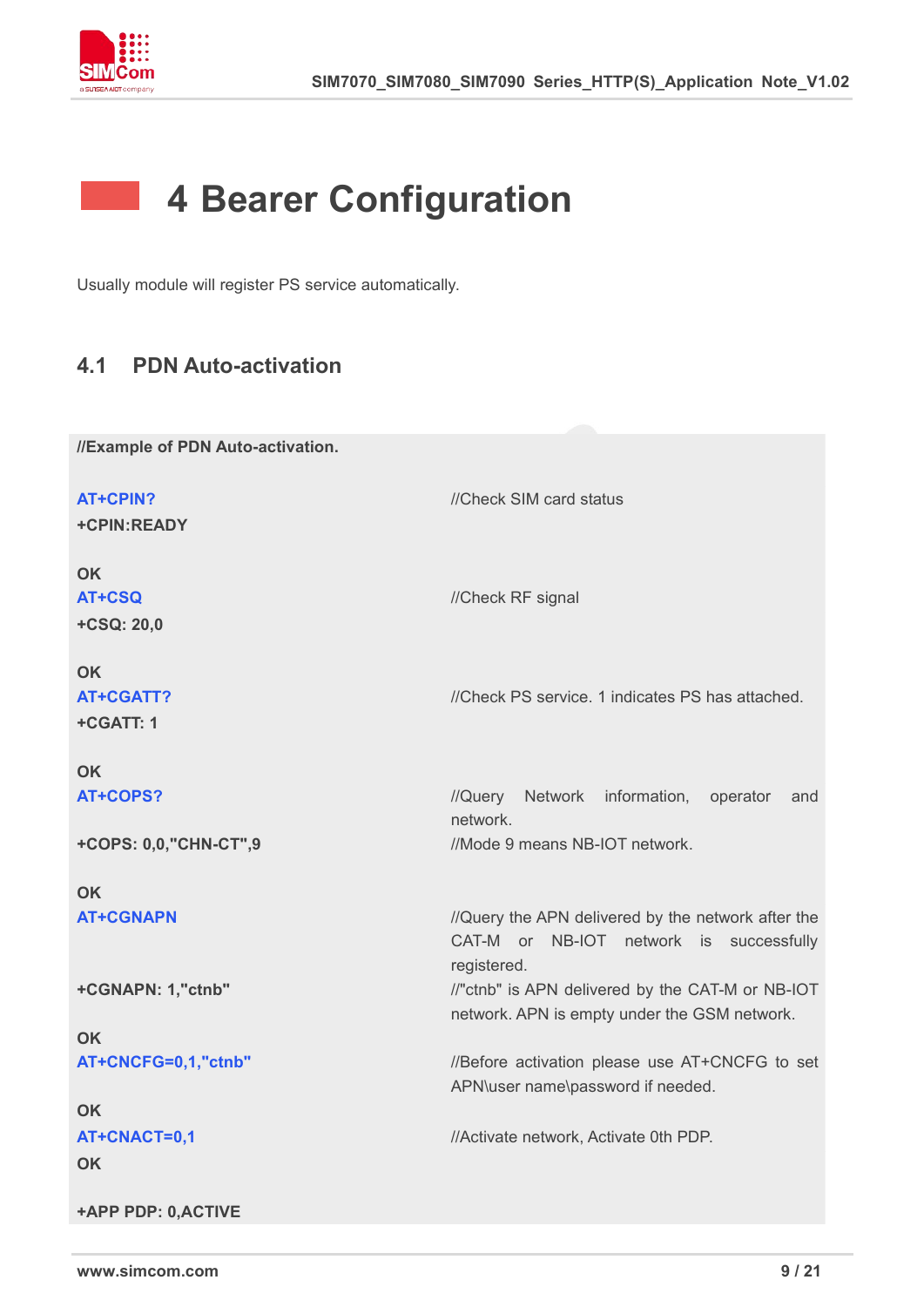

#### **AT+CNACT?** //Get local IP

**+CNACT: 0,1,"10.94.36.44" +CNACT: 1,0,"0.0.0.0" +CNACT: 2,0,"0.0.0.0" +CNACT: 3,0,"0.0.0.0"**

**OK**

### <span id="page-9-0"></span>**4.2 APN Manual Configuration**

If not attached automatically, could configure correct APN setting.

**//Example of APN Manual configuration.**

| //Disable RF<br>AT+CFUN=0<br><b>+CPIN: NOT READY</b>                                                                      |  |
|---------------------------------------------------------------------------------------------------------------------------|--|
| <b>OK</b>                                                                                                                 |  |
| AT+CGDCONT=1,"IP","ctnb"<br>//Set the APN manually. Some operators need to<br>set APN first when registering the network. |  |
| <b>OK</b>                                                                                                                 |  |
| //Enable RF<br>AT+CFUN=1<br><b>OK</b>                                                                                     |  |
|                                                                                                                           |  |
| <b>+CPIN: READY</b>                                                                                                       |  |
| <b>AT+CGATT?</b><br>//Check PS service. 1 indicates PS has attached.                                                      |  |
| +CGATT: 1                                                                                                                 |  |
|                                                                                                                           |  |
| <b>OK</b>                                                                                                                 |  |
| <b>AT+CGNAPN</b><br>//Query the APN delivered by the network after the                                                    |  |
| CAT-M or NB-IOT network is successfully                                                                                   |  |
| registered.                                                                                                               |  |
| //"ctnb" is APN delivered by the CAT-M or NB-IOT<br>+CGNAPN: 1,"ctnb"<br>network. APN is empty under the GSM network.     |  |
| <b>OK</b>                                                                                                                 |  |
| //Before activation please use AT+CNCFG to set<br>AT+CNCFG=0,1,"ctnb"                                                     |  |
| APN\user name\password if needed.                                                                                         |  |
| <b>OK</b>                                                                                                                 |  |
|                                                                                                                           |  |
| AT+CNACT=0,1<br>//Activate network, Activate 0th PDP.                                                                     |  |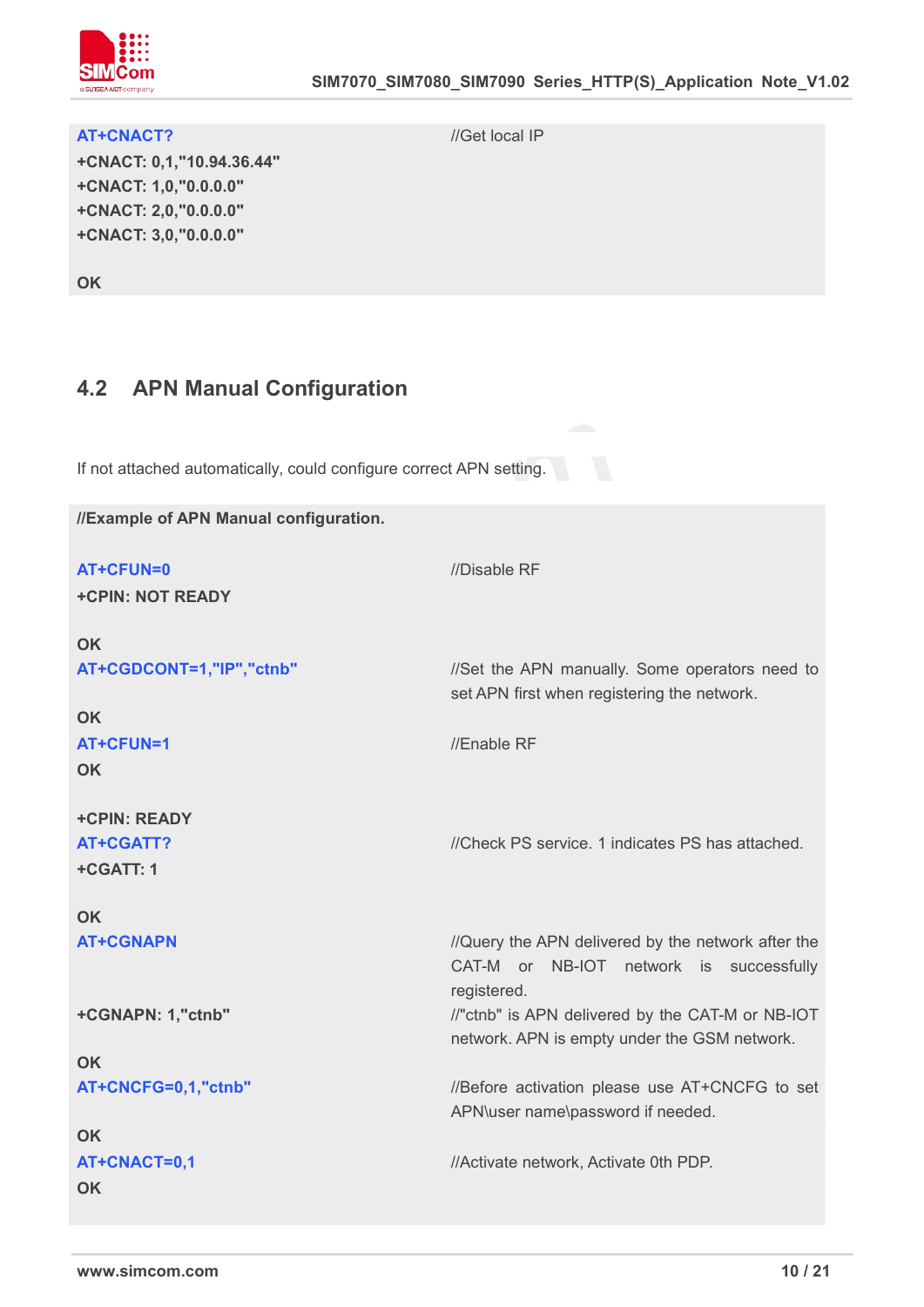

**+APP PDP: 0,ACTIVE AT+CNACT?** //Get local IP **+CNACT: 0,1,"10.94.36.44" +CNACT: 1,0,"0.0.0.0" +CNACT: 2,0,"0.0.0.0"**

**+CNACT: 3,0,"0.0.0.0"**

**OK**

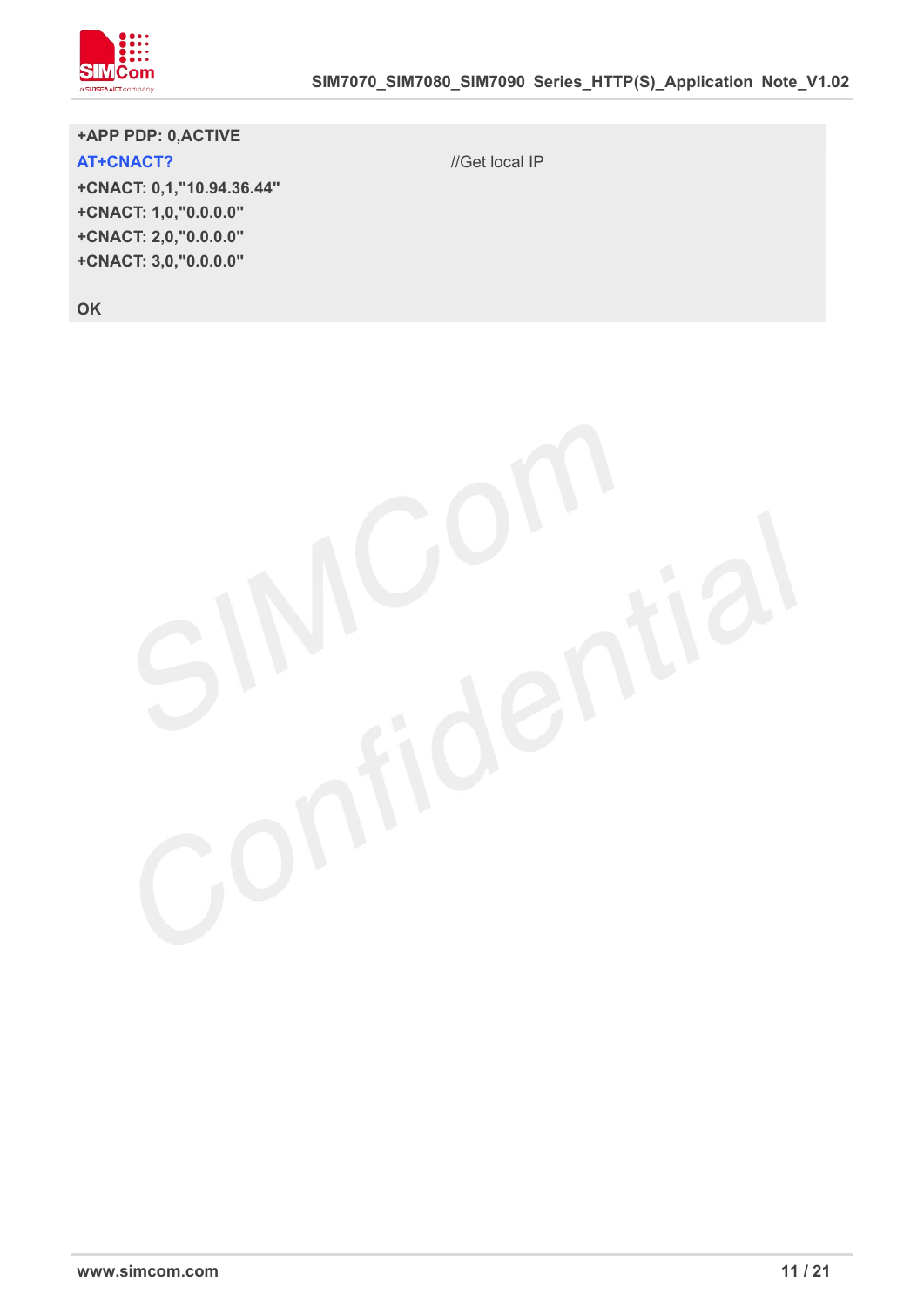

## <span id="page-11-0"></span>**5 HTTP(S) Examples**

#### <span id="page-11-1"></span>**5.1 HTTP Function**

#### <span id="page-11-2"></span>**5.1.1 HTTP GET**

**//Example of HTTP GET.**

```
AT+SHCONF="URL","http://httpbin.org" OK
                                  //Set up server URL
AT+SHCONF="BODYLEN",1024
OK
                                  //Set HTTP body length, for range of max body
                                  length
AT+SHCONF="HEADERLEN",350
OK
                                  //Set HTTP head length, for range of max head
                                  length
AT+SHCONN
OK
                                  //HTTP build
AT+SHSTATE?
+SHSTATE: 1
OK
                                  //Get HTTP status
                                  //"+SHSTATE: 1": connected
                                  //"+SHSTATE: 0": disconnected
AT+SHCHEAD
OK
                                  //Clear HTTP header, because of http header is
                                  appended
AT+SHAHEAD="User-Agent","curl/7.47.0" OK
                                  //Add header content
                                  //For detail, please refer to document "rfc2616" AT+SHAHEAD="Cache-control","no-cache" OK
                                  //Add header content
                                  //For detail, please refer to document "rfc2616" AT+SHAHEAD="Connection","keep-alive" OK
                                  //Add header content
                                  //For detail, please refer to document "rfc2616" AT+SHAHEAD="Accept","*/*" OK
                                  //Add header content
                                  //For detail, please refer to document "rfc2616" AT+SHREQ="/get?user=jack&password=123", 1
OK
+SHREQ: "GET",200,387
                                  //Set request type is GET.
                                  //Get data size is 387
AT+SHREAD=0.387 //Read data length is 387
```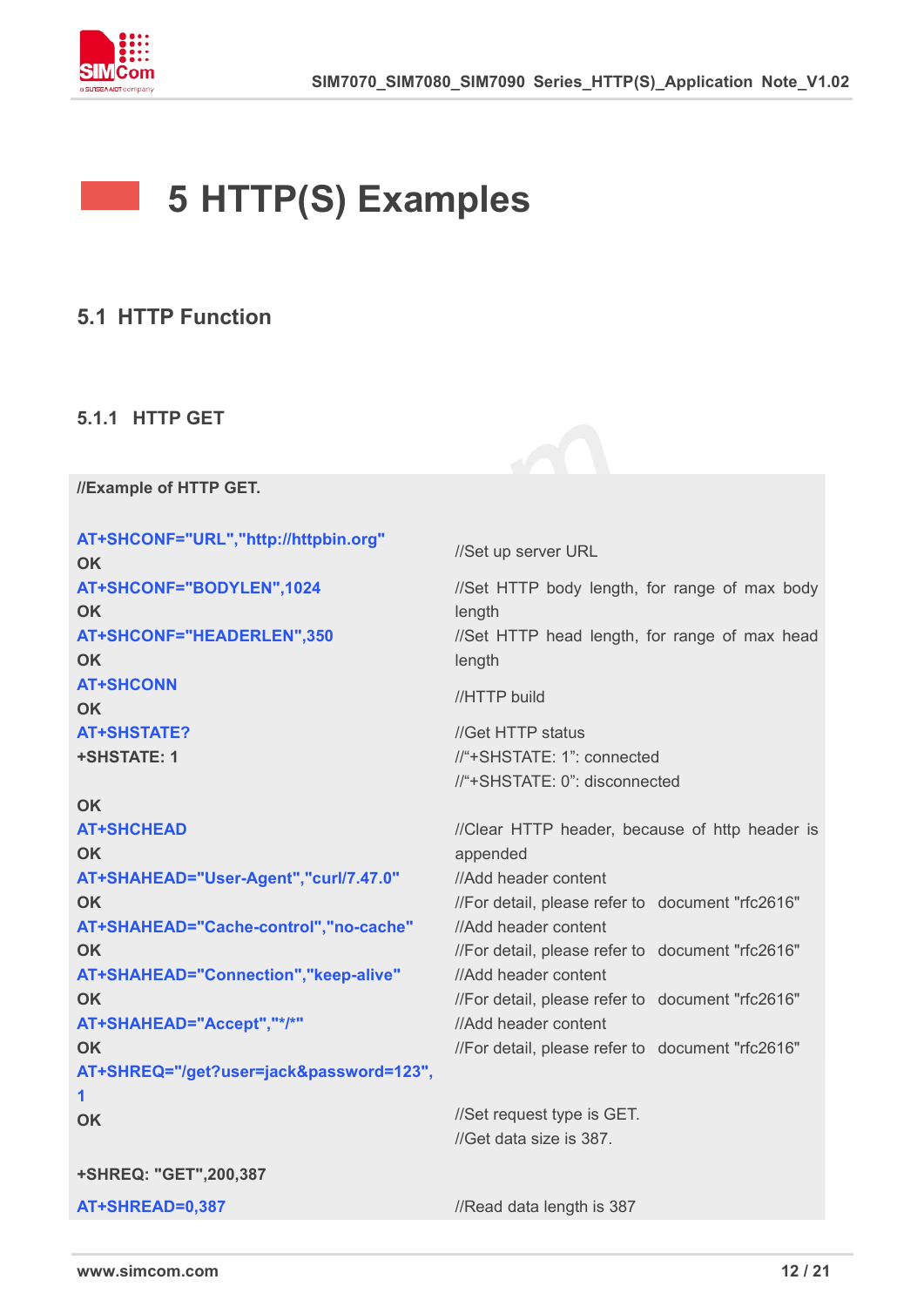

| <b>OK</b>                                                                                                                                                                                                                                                        | //The data content is follow "+SHREAD: 387" |
|------------------------------------------------------------------------------------------------------------------------------------------------------------------------------------------------------------------------------------------------------------------|---------------------------------------------|
| +SHREAD: 387<br>$\{$<br>"args": {<br>"password": "123",<br>"user": "jack"<br>$\},$<br>"headers": {<br>"Accept": "*/*",<br>"Cache-Control": "no-cache",<br>"Content-Length": "0",<br>"Host": "httpbin.org",<br>"User-Agent": "curl/7.47.0",<br>"X-Amzn-Trace-Id": |                                             |
| "Root=1-5ed706c8-99b97372ae6f043f805cf243<br>$\bullet$<br>},<br>"origin": "117.132.195.245",<br>"url":<br>"http://httpbin.org/get?user=jack&password=1<br>23"<br>}                                                                                               |                                             |
| <b>AT+SHDISC</b><br><b>OK</b>                                                                                                                                                                                                                                    | //Disconnect HTTP connect                   |
| 5.1.2 HTTP POST                                                                                                                                                                                                                                                  |                                             |

#### <span id="page-12-0"></span>**5.1.2 HTTP POST**

**//Example 1 of HTTP POST.**

| AT+SHCONF="URL","http://httpbin.org"<br><b>OK</b> | //Set up server URL    |
|---------------------------------------------------|------------------------|
| AT+SHCONF="BODYLEN",1024<br><b>OK</b>             | //Set HTTP body length |
| AT+SHCONF="HEADERLEN",350<br><b>OK</b>            | //Set HTTP head length |
| <b>AT+SHCONN</b><br><b>OK</b>                     | //HTTP build           |
| <b>AT+SHSTATE?</b><br><b>+SHSTATE: 1</b>          | //Get HTTP status      |
| <b>OK</b>                                         |                        |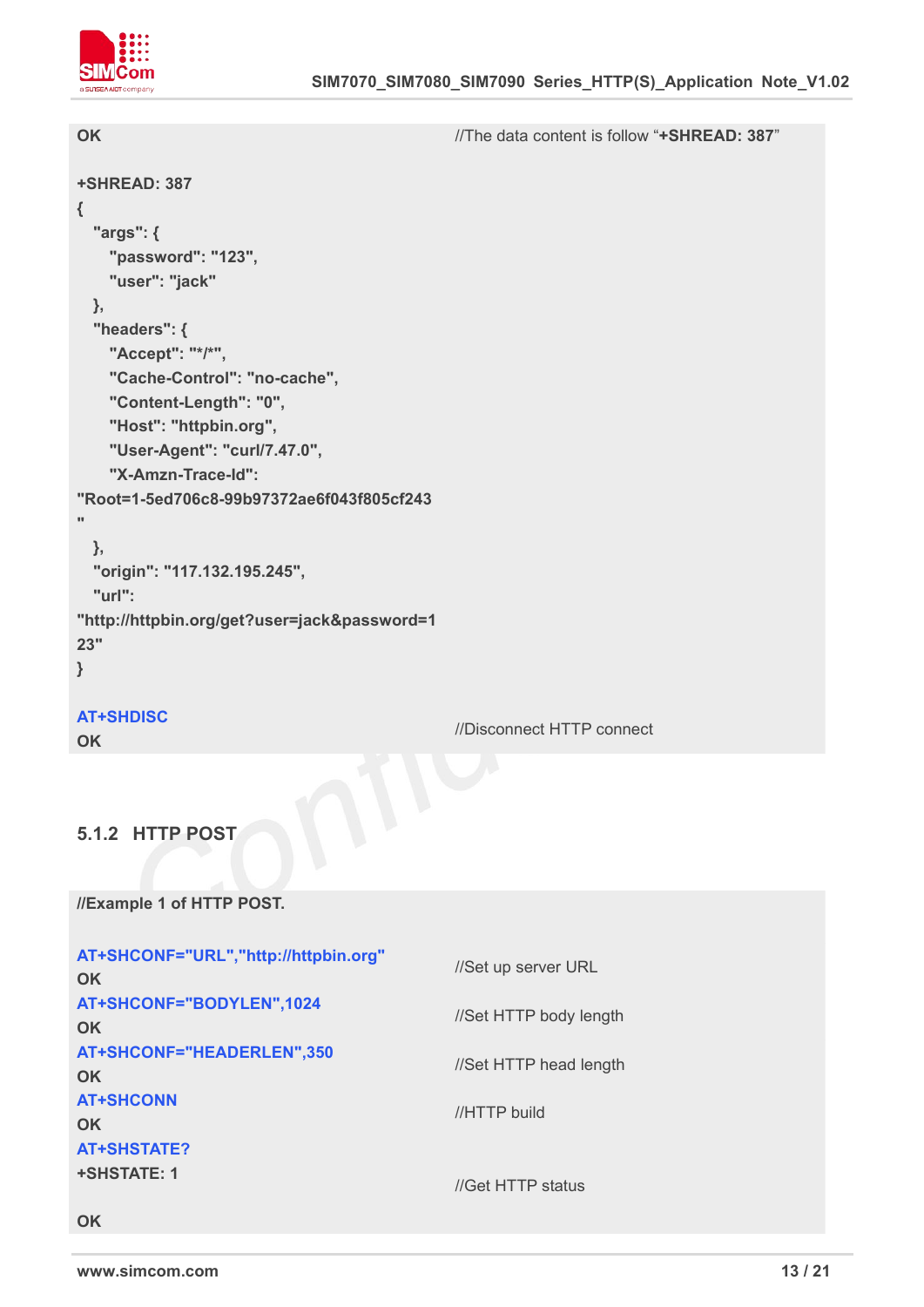

| <b>AT+SHCHEAD</b>                         |                                                                          |  |
|-------------------------------------------|--------------------------------------------------------------------------|--|
| <b>OK</b>                                 | //Clear HTTP header                                                      |  |
| AT+SHAHEAD="Content-Type","application/x- |                                                                          |  |
| www-form-urlencoded"                      | //Add header content                                                     |  |
| <b>OK</b>                                 |                                                                          |  |
| AT+SHAHEAD="Cache-control","no-cache"     |                                                                          |  |
| <b>OK</b>                                 | //Add header content                                                     |  |
| AT+SHAHEAD="Connection","keep-alive"      | //Add header content                                                     |  |
| <b>OK</b>                                 |                                                                          |  |
| AT+SHAHEAD="Accept","*/*"                 | //Add header content                                                     |  |
| <b>OK</b>                                 |                                                                          |  |
| <b>AT+SHCPARA</b>                         |                                                                          |  |
| <b>OK</b>                                 | //Clear body content parameter                                           |  |
| AT+SHPARA="product","apple"               | //Add body content parameter                                             |  |
| <b>OK</b>                                 |                                                                          |  |
| AT+SHPARA="price","1"                     | //Add body content parameter                                             |  |
| <b>OK</b>                                 |                                                                          |  |
| AT+SHREQ="/post",3                        |                                                                          |  |
| OK                                        | //Set request type is POST                                               |  |
|                                           | //Get data size is 452.                                                  |  |
| +SHREQ: "POST",200,452                    |                                                                          |  |
| AT+SHREAD=0,452                           |                                                                          |  |
| <b>OK</b>                                 |                                                                          |  |
| +SHREAD: 452                              |                                                                          |  |
| $\{$                                      |                                                                          |  |
| "args": {},                               |                                                                          |  |
| "data": "",                               |                                                                          |  |
| "files": {},                              |                                                                          |  |
| "form": $\{$                              |                                                                          |  |
| "price": "1",                             |                                                                          |  |
| "product": "apple"                        |                                                                          |  |
| },                                        |                                                                          |  |
| "headers": {                              | //Read data length is 452<br>//The data content is follow "+SHREAD: 452" |  |
| "Accept": "*/*",                          |                                                                          |  |
| "Cache-Control": "no-cache",              |                                                                          |  |
| "Content-Length": "21",                   |                                                                          |  |
| "Content-Type":                           |                                                                          |  |
| "application/x-www-form-urlencoded",      |                                                                          |  |
| "Host": "httpbin.org",                    |                                                                          |  |
| "X-Amzn-Trace-Id":                        |                                                                          |  |
| "Root=1-5ed633df-058feb6412204392e95333b2 |                                                                          |  |
| π                                         |                                                                          |  |
| },                                        |                                                                          |  |
| "json": null,                             |                                                                          |  |
| "origin": "218.204.252.187",              |                                                                          |  |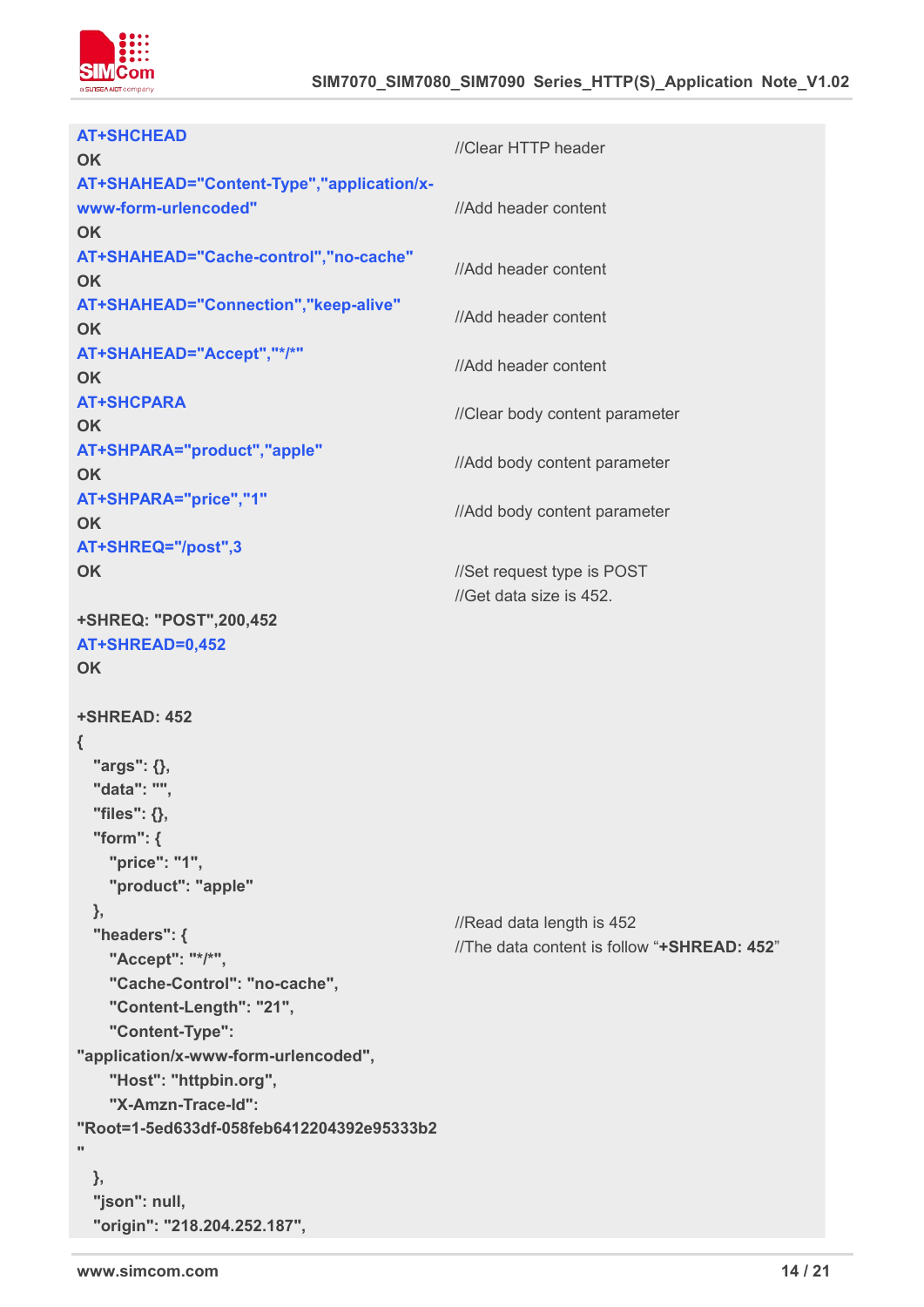

**"url": "http://httpbin.org/post"**

**}**

**AT+SHDISC**

**OK**

//Disconnect HTTP connect

**//Example 2 of HTTP POST.**

| AT+SHCONF="URL","http://httpbin.org"<br><b>OK</b>                 | //Set up server URL                         |
|-------------------------------------------------------------------|---------------------------------------------|
| AT+SHCONF="BODYLEN",1024<br><b>OK</b>                             | //Set HTTP body length                      |
| AT+SHCONF="HEADERLEN",350<br><b>OK</b>                            | //Set HTTP head length                      |
| <b>AT+SHCONN</b><br><b>OK</b>                                     | //HTTP build                                |
| <b>AT+SHSTATE?</b>                                                |                                             |
| <b>+SHSTATE: 1</b>                                                | //Get HTTP status                           |
| <b>OK</b>                                                         |                                             |
| <b>AT+SHCHEAD</b>                                                 | //Clear HTTP header                         |
| <b>OK</b>                                                         |                                             |
| AT+SHAHEAD="Content-Type","application/x-<br>www-form-urlencoded" | //Add header content                        |
| <b>OK</b><br>AT+SHAHEAD="Cache-control","no-cache"<br><b>OK</b>   | //Add header content                        |
| AT+SHAHEAD="Connection","keep-alive"<br><b>OK</b>                 | //Add header content                        |
| AT+SHAHEAD="Accept","*/*"<br><b>OK</b>                            | //Add header content                        |
| AT+SHBOD=29,10000                                                 |                                             |
| > {"title":"Hello http server"}                                   | //Set body content                          |
| <b>OK</b>                                                         |                                             |
| AT+SHREQ="/post",3                                                |                                             |
| <b>OK</b>                                                         | //Set request type is POST                  |
|                                                                   | //Get data size is 457.                     |
| +SHREQ: "POST",200,457                                            |                                             |
| AT+SHREAD=0,457                                                   |                                             |
| <b>OK</b>                                                         | //Read data length is 457                   |
| +SHREAD: 457                                                      | //The data content is follow "+SHREAD: 457" |
| $\mathcal{L}$                                                     |                                             |
|                                                                   |                                             |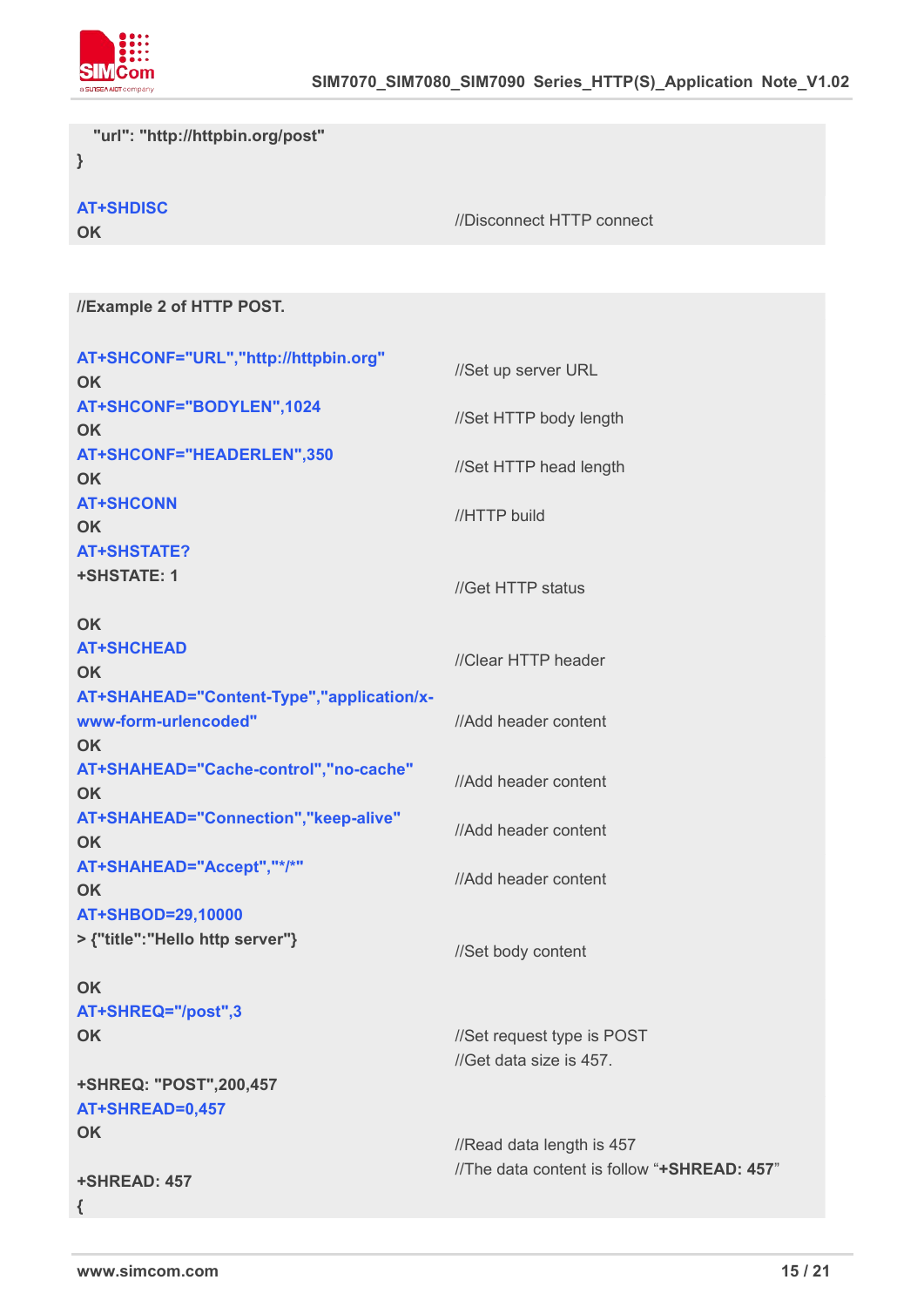

```
"args": {}, "data": "{\"title\":\"Hello http server\"}", "files": {}, "form": {}, "headers": { "Accept": "*/*", "Cache-Control": "no-cache", "Content-Length": "29", "Content-Type": "application/json", "Host": "httpbin.org", "X-Amzn-Trace-Id": "Root=1-5ed63fa7-3dda07707b3f2ea63e092a3a
"
 },"json": { "title": "Hello http server"
 },"origin": "218.204.252.187", "url": "http://httpbin.org/post"
}
AT+SHDISC
```
**OK**

//Disconnect HTTP connect

#### <span id="page-15-0"></span>**5.2 HTTPS Function**

#### <span id="page-15-1"></span>**5.2.1 HTTPS download and convert SSL certificate**

**//Example of HTTPS download and convert SSL Certificate.**

| <b>AT+CFSINIT</b>                                   | //Init FS AT command                                                                         |  |
|-----------------------------------------------------|----------------------------------------------------------------------------------------------|--|
| <b>OK</b>                                           |                                                                                              |  |
| AT+CFSWFILE=3,"httpbin_root_ca.cer",0,1492<br>,1000 | //After download, sent certificate file through the<br>serial port.1492 is certificate size. |  |
| <b>DOWNLOAD</b>                                     | //Send CA file success                                                                       |  |
| <b>OK</b>                                           |                                                                                              |  |
| <b>AT+CFSTERM</b><br><b>OK</b>                      | //Free data buffer                                                                           |  |
| AT+CSSLCFG="convert",2,"httpbin_root_ca.c           | //Conversion CA certificate format.                                                          |  |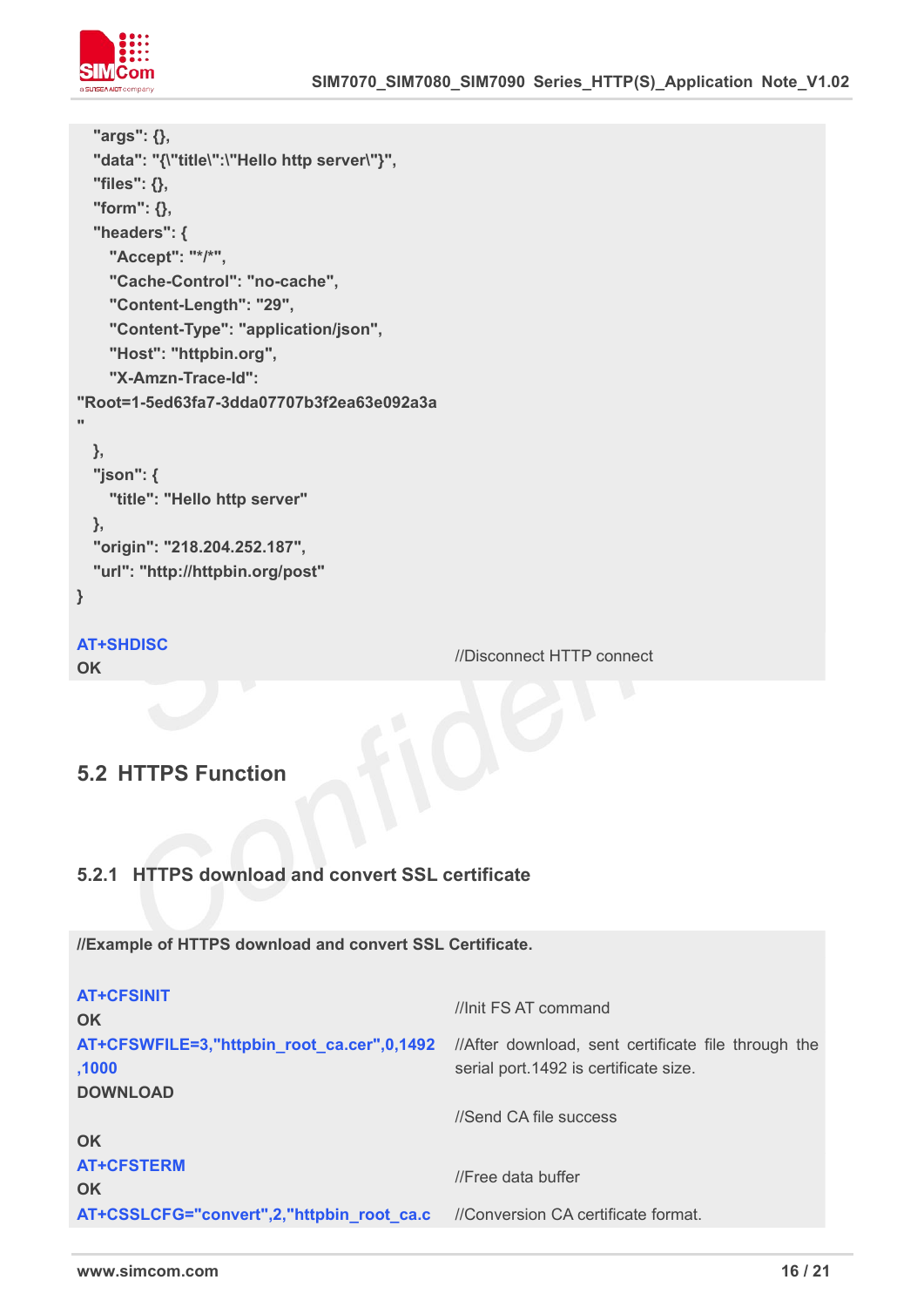

**er" OK** //2 means CA type. //httpbin\_root\_ca.cer is CA certificate name.

#### <span id="page-16-0"></span>**5.2.2 HTTPS GET**

| //Example of HTTPS GET.                            |                                                                                                     |  |
|----------------------------------------------------|-----------------------------------------------------------------------------------------------------|--|
| AT+CSSLCFG="sslversion",1,3<br>OK                  | //Configure SSL/TLS version                                                                         |  |
| AT+SHSSL=1,"httpbin_root_ca.cer"<br>OK             | //Set HTTP SSL Configure<br>//if you would skip certificate verify,<br>use<br>AT+SHSSL=1,"" instead |  |
| AT+SHCONF="URL","https://httpbin.org"<br><b>OK</b> | //Set connect server parameter                                                                      |  |
| AT+SHCONF="BODYLEN",1024<br><b>OK</b>              | //Set max body length                                                                               |  |
| AT+SHCONF="HEADERLEN",350<br><b>OK</b>             | //Set max header length                                                                             |  |
| <b>AT+SHCONN</b><br><b>OK</b>                      | //Connect HTTPS server                                                                              |  |
| <b>AT+SHSTATE?</b><br><b>+SHSTATE: 1</b>           | //Get HTTP status                                                                                   |  |
| <b>OK</b>                                          |                                                                                                     |  |
| <b>AT+SHCHEAD</b><br><b>OK</b>                     | //Clear HTTP header content                                                                         |  |
| AT+SHAHEAD="User-Agent","curl/7.47.0"<br><b>OK</b> | //Add header content                                                                                |  |
| AT+SHAHEAD="Cache-control","no-cache"<br><b>OK</b> | //Add header content                                                                                |  |
| AT+SHAHEAD="Connection","keep-alive"<br><b>OK</b>  | //Add header content                                                                                |  |
| AT+SHAHEAD="Accept","*/*"<br>OK                    | //Add header content                                                                                |  |
| AT+SHREQ="/get?user=jack&password=123",            |                                                                                                     |  |
| 1                                                  |                                                                                                     |  |
| <b>OK</b>                                          | //Set request type is GET.<br>//Get data size is 388                                                |  |
| +SHREQ: "GET",200,388                              |                                                                                                     |  |
| AT+SHREAD=0,388                                    |                                                                                                     |  |
| <b>OK</b>                                          | //Read data length is 388                                                                           |  |
|                                                    | //The data content is follow "+SHREAD: 388"                                                         |  |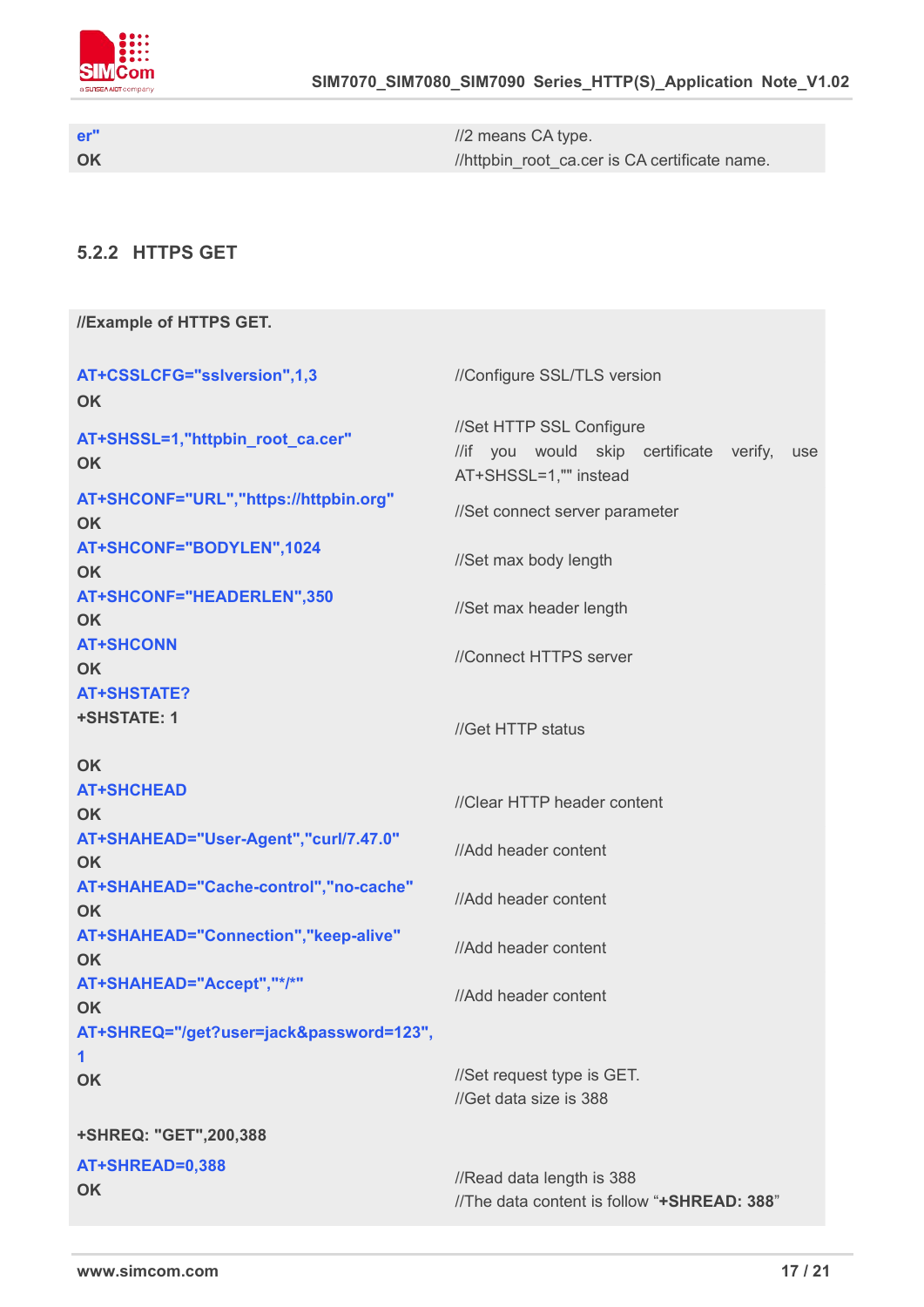

| +SHREAD: 388                                           |                           |
|--------------------------------------------------------|---------------------------|
| $\{$                                                   |                           |
| "args": {                                              |                           |
| "password": "123",                                     |                           |
| "user": "jack"                                         |                           |
| $\}$ ,                                                 |                           |
| "headers": {                                           |                           |
| "Accept": "*/*",                                       |                           |
| "Cache-Control": "no-cache",                           |                           |
| "Content-Length": "0",                                 |                           |
| "Host": "httpbin.org",                                 |                           |
| "User-Agent": "curl/7.47.0",                           |                           |
| "X-Amzn-Trace-Id":                                     |                           |
| "Root=1-5ed706c8-99b97372ae6f043f805cf243<br>$\bullet$ |                           |
|                                                        |                           |
| },                                                     |                           |
| "origin": "117.132.195.245",                           |                           |
| "url":                                                 |                           |
| "https://httpbin.org/get?user=jack&password=           |                           |
| 123"                                                   |                           |
| $\mathbf{\}$                                           |                           |
| <b>AT+SHDISC</b>                                       |                           |
| <b>OK</b>                                              | //Disconnect HTTP connect |
|                                                        |                           |
|                                                        |                           |
|                                                        |                           |
| 5.2.3 HTTPS POST                                       |                           |

<span id="page-17-0"></span>**//Example 1 of HTTPS POST.**

| AT+CSSLCFG="sslversion",1,3<br><b>OK</b>           | //Configure SSL/TLS version                                                                            |  |
|----------------------------------------------------|--------------------------------------------------------------------------------------------------------|--|
| AT+SHSSL=1,"baidu_root_ca.cer"<br><b>OK</b>        | //Set HTTP SSL Configure<br>//if you would skip certificate<br>verify,<br>use<br>AT+SHSSL=1,"" instead |  |
| AT+SHCONF="URL","https://httpbin.org"<br><b>OK</b> | //Set connect server parameter                                                                         |  |
| AT+SHCONF="BODYLEN",1024<br><b>OK</b>              | //Set max body length                                                                                  |  |
| AT+SHCONF="HEADERLEN",350<br><b>OK</b>             | //Set max header length                                                                                |  |
| <b>AT+SHCONN</b><br><b>OK</b>                      | //Connect HTTPS server                                                                                 |  |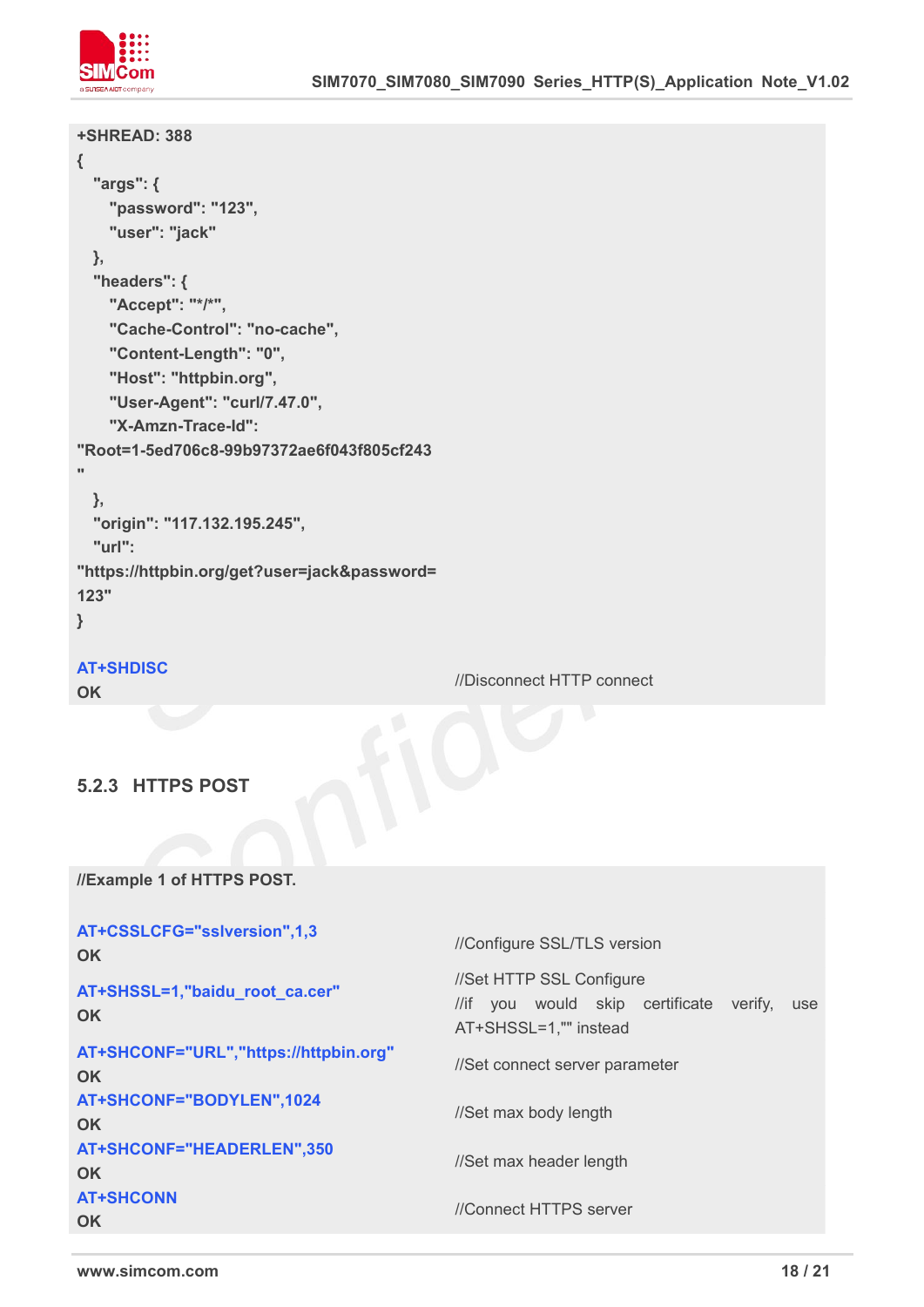

| <b>AT+SHSTATE?</b>                        |                                             |
|-------------------------------------------|---------------------------------------------|
| <b>+SHSTATE: 1</b>                        |                                             |
|                                           | //Get HTTP status                           |
| <b>OK</b>                                 |                                             |
| <b>AT+SHCHEAD</b>                         | //Clear HTTP header                         |
| <b>OK</b>                                 |                                             |
| AT+SHAHEAD="Content-Type","application/x- |                                             |
| www-form-urlencoded"                      | //Add header content                        |
| <b>OK</b>                                 |                                             |
| AT+SHAHEAD="Cache-control","no-cache"     | //Add header content                        |
| <b>OK</b>                                 |                                             |
| AT+SHAHEAD="Connection","keep-alive"      | //Add header content                        |
| <b>OK</b>                                 |                                             |
| AT+SHAHEAD="Accept","*/*"                 | //Add header content                        |
| <b>OK</b>                                 |                                             |
| <b>AT+SHCPARA</b>                         | //Clear body content para                   |
| <b>OK</b>                                 |                                             |
| AT+SHPARA="product","apple"               | //Add body content para                     |
| <b>OK</b>                                 |                                             |
| AT+SHPARA="price","1"                     | //Add body content para                     |
| <b>OK</b>                                 |                                             |
| AT+SHREQ="/post",3                        |                                             |
| <b>OK</b>                                 | //Set request type is POST                  |
|                                           | //Get data size is 453.                     |
| +SHREQ: "POST",200,453                    |                                             |
| AT+SHREAD=0,453                           |                                             |
| <b>OK</b>                                 |                                             |
|                                           |                                             |
| <b>+SHREAD: 453</b>                       |                                             |
| $\{$                                      |                                             |
| "args": {},                               |                                             |
| "data": "",                               |                                             |
| "files": {},                              |                                             |
| "form": $\{$                              |                                             |
| "price": "1",                             | //Read data length is 453                   |
| "product": "apple"                        | //The data content is follow "+SHREAD: 453" |
| },                                        |                                             |
| "headers": {                              |                                             |
| "Accept": "*/*",                          |                                             |
| "Cache-Control": "no-cache",              |                                             |
| "Content-Length": "21",                   |                                             |
| "Content-Type":                           |                                             |
| "application/x-www-form-urlencoded",      |                                             |
| "Host": "httpbin.org",                    |                                             |
| "X-Amzn-Trace-Id":                        |                                             |
| "Root=1-5ed633df-058feb6412204392e95333b2 |                                             |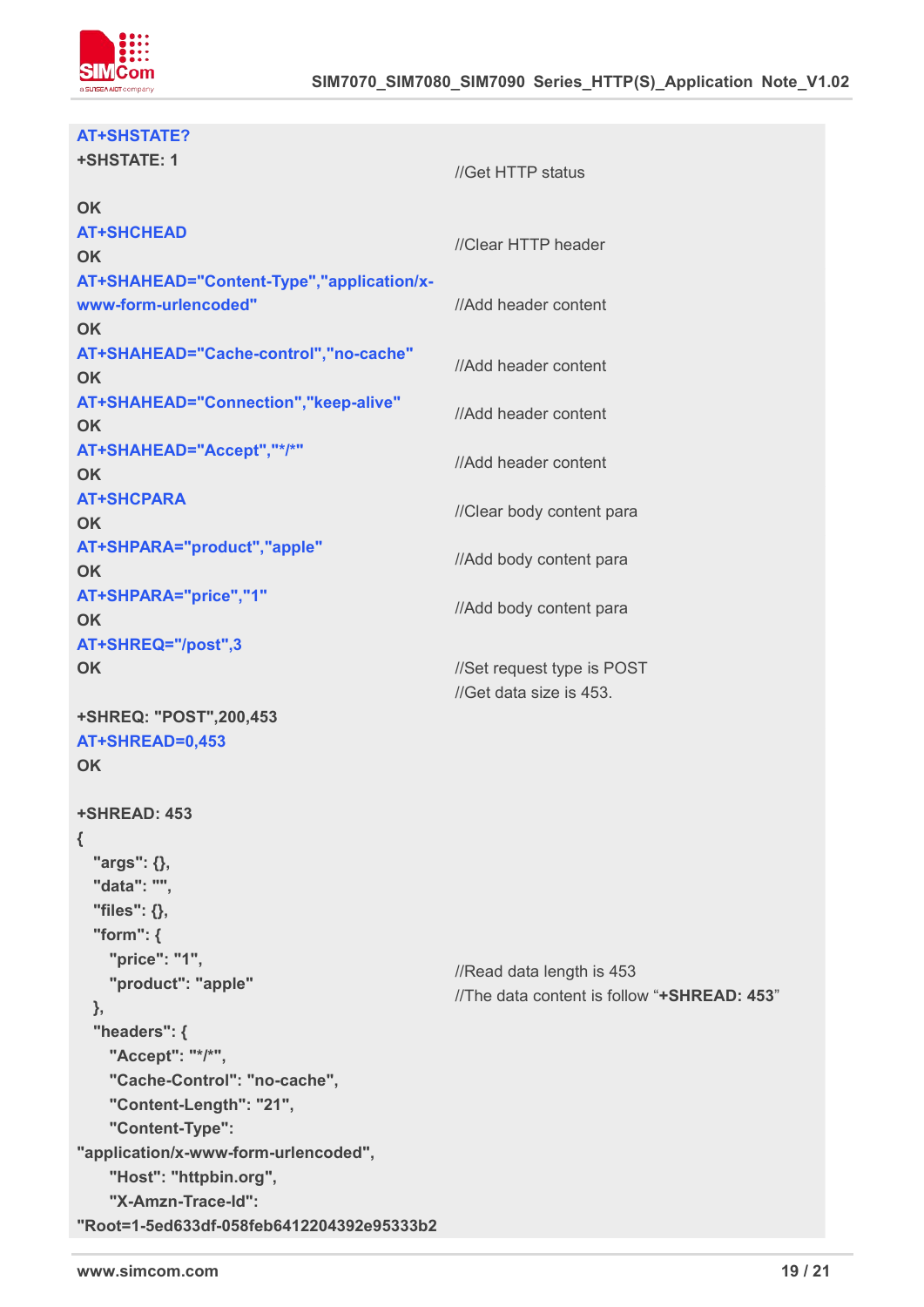

| },<br>"json": null,<br>"origin": "218.204.252.187",<br>"url": "https://httpbin.org/post"<br>} |                                                                                                     |
|-----------------------------------------------------------------------------------------------|-----------------------------------------------------------------------------------------------------|
| <b>AT+SHDISC</b><br><b>OK</b>                                                                 | //Disconnect HTTP connect                                                                           |
| //Example 2 of HTTPS POST.                                                                    |                                                                                                     |
|                                                                                               |                                                                                                     |
| AT+CSSLCFG="sslversion",1,3<br><b>OK</b>                                                      | //Configure SSL/TLS version                                                                         |
| AT+SHSSL=1,"baidu_root_ca.cer"<br><b>OK</b>                                                   | //Set HTTP SSL Configure<br>//if you would skip certificate verify,<br>use<br>AT+SHSSL=1,"" instead |
| AT+SHCONF="URL","https://httpbin.org"<br><b>OK</b>                                            | //Set connect server parameter                                                                      |
| AT+SHCONF="BODYLEN",1024<br><b>OK</b>                                                         | //Set max body length                                                                               |
| AT+SHCONF="HEADERLEN",350<br><b>OK</b>                                                        | //Set max header length                                                                             |
| <b>AT+SHCONN</b><br><b>OK</b>                                                                 | //Connect HTTPS server                                                                              |
| <b>AT+SHSTATE?</b><br>+SHSTATE: 1                                                             | //Get HTTP status                                                                                   |
| <b>OK</b><br><b>AT+SHCHEAD</b><br><b>OK</b>                                                   | //Clear HTTP header                                                                                 |
| AT+SHAHEAD="Content-Type","application/js<br>on"<br><b>OK</b>                                 | //Add header content                                                                                |
| AT+SHAHEAD="Cache-control","no-cache"<br><b>OK</b>                                            | //Add header content                                                                                |
| AT+SHAHEAD="Connection","keep-alive"<br><b>OK</b>                                             | //Add header content                                                                                |
| AT+SHAHEAD="Accept","*/*"<br><b>OK</b>                                                        | //Add header content                                                                                |
| AT+SHBOD=29,10000<br>> {"title":"Hello http server"}                                          | //Set body content                                                                                  |
|                                                                                               |                                                                                                     |